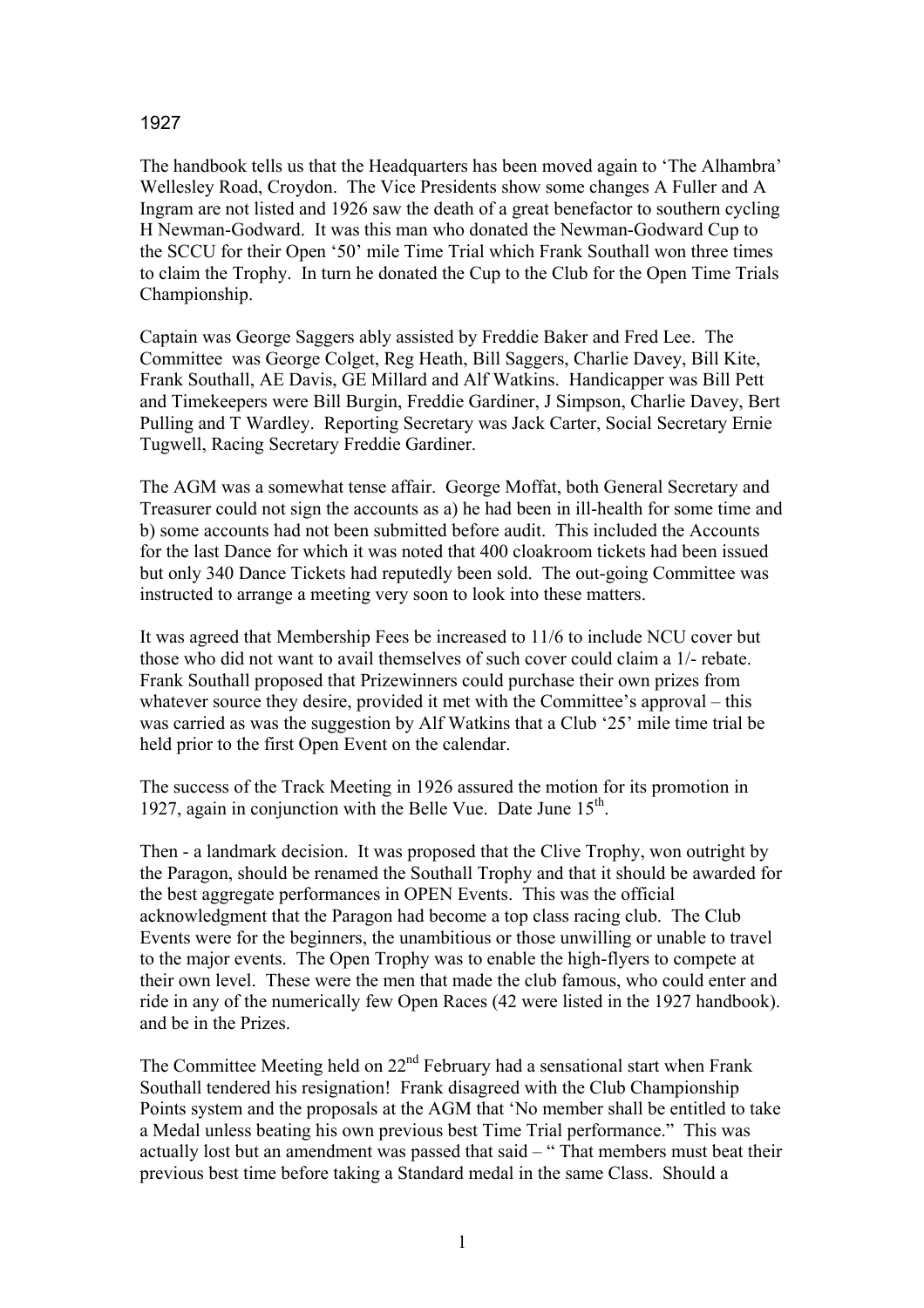Member fail to beat his previous best but beat the Standard time he will be awarded a ribbon and bar to his first Medal". This was carried. A Special General Meeting was called on  $16^{th}$  March.

The planned meeting with the Social Secretary took place and the figures mentioned above were agreed but with the only explanation that 60 people must have slipped by the Doorkeeper. However at the next Committee Meeting Ernie Tugwell reported that the Social Secretary had handed over his books, some money and was about to put in his resignation to the Club. (60  $\omega$  2/6 equals £7 10s – that would have been about a months' wages in 1927)

The Special General Meeting was held and it was agreed to rescind the motion passed at the AGM after Frank Southall pointed out that any of the Club's Flyers would be restricted in their ability to win Medals on Time Trial days if they had always to beat their previous best. He also thought that the awarding of bars and ribbons was the 'cheap' way out and not in the best interests of a top Club like the Paragon. He was also in favour of the raising of standards and would agree to a revision of Standard **Times** 

It was also agreed to Delete the 'Club Championship' Points systems and the Championship to be calculated on the best aggregate time in time trials over 25, 50 and 100 miles plus a 12 hour. (Actually, the method used by the National Best Allrounder Competition that was not adopted until 1930. Another example of the Paragon leading the way?)

The Standards were shortened in time but lengthened with an additional grade. A Gold Centre Medal was available between the Gold and Silver Standards. So the Standards for Solos and Tandems were now:-

|           | Gold           | <b>Gold Centre</b> | <b>Silver</b> | <b>Bronze</b> |
|-----------|----------------|--------------------|---------------|---------------|
| 25 miles  | 1h 08m         | 1h 11m             | 1h 14m        | 1h 18m        |
|           |                |                    |               |               |
| 50 miles  | 2h 25m         | $2h$ 30 $m$        | $2h$ 35 $m$   | $2h$ 40 $m$   |
| Tandem    | $2h$ 06m $30s$ | 2h 09m             | 2h12m         | 2h 18m        |
|           |                |                    |               |               |
| 100 miles | 5h 15m         | 5h 30m             | 5h 45m        | 6h 00m        |
| Tandem    | 4h 43m         | 4h 50m             | 5h 00m        | 5h 10m        |
|           |                |                    |               |               |
| 12 hours  | 200 miles      | 190 miles          | 180 miles     | 165 miles     |
| Tandem    | 225 miles      | 215 miles          | 205 miles     | 195 miles     |
|           |                |                    |               |               |
| 24 hours  | 350 miles      | 335 miles          | 320 miles     | 300 miles     |
| Tandem    | 390 miles      | 365 miles          | 350 miles     | 325 miles     |

The 1927 Handbook list 38 Standards won at 25 miles last year, 9 of them Gold. There were 25 at 50 miles (4 Gold), 8 at 100 miles (3 Gold) and 10 at 12 hours (4 Gold).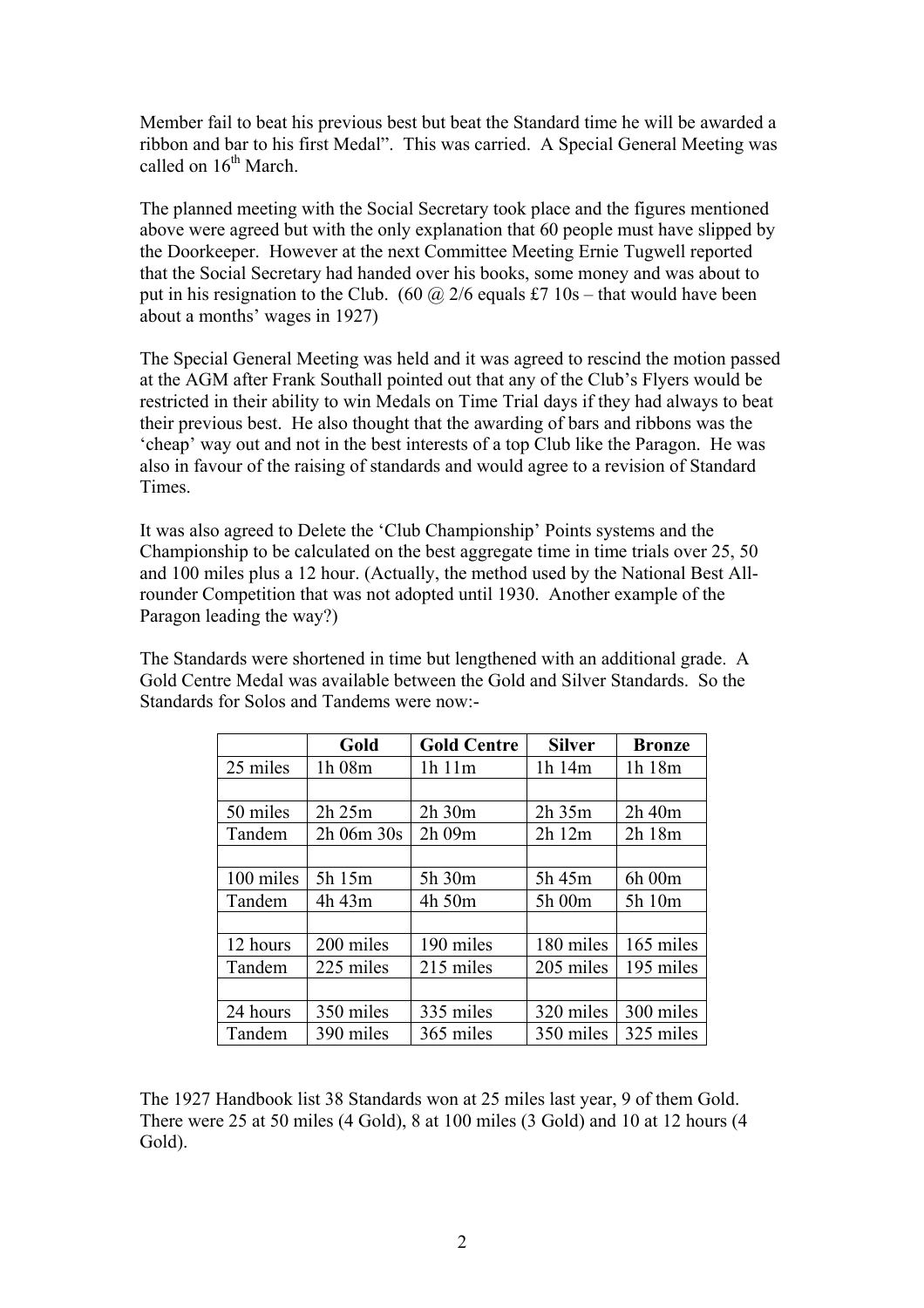On Page 13 of the Handbook it was announced that there was an extra Trophy to be raced for on the Track with the Hutchinson Cup for the winner of the Club 5 miles Track Championship. (Three wins and you keep the Cup). Unfortunately Messrs Hutchinson fell upon hard times and deigned to produce said trophy. There was much toing and froing reported in the Minutes but, alas, no Trophy ever materialised.

The first Open Race of the year was the Balham Open Rough Riders 22 miles event on the  $26<sup>th</sup>$  February. The Traditional Season Opener until early 1960s and, at present, the first Result Card we have in the archives. It does not give us the course but it was one of those early season events that, understandably, can suffer from bad weather. 1927 was no exception. Of the 100 entries 51 failed to start and 18 failed to finish and times stretched from the1.39.00 (13.3 mph) of Frank Cleeve (the Winner) to 2.48.18 (7.75 mph) of the slowest finisher. The Paragon had 5 riders of whom three started and all finished. As mentioned Frank Cleeve was fastest time. He won by over 5 minutes from T McCullough of the Catford CC and 6.03 from our Alf Watkins in 3<sup>rd</sup> place. Number 2 on the card, Jack Hayward had a really lonely ride as his minute man failed to start and he came in with 1.51.22 which was good enough for  $7<sup>th</sup>$  place and to ensure the Paragon collected the Team Prize.

About this time our Founder Member, Honorary Secretary and Treasurer George Moffatt was taken ill. In the 1920's if you did no work you received no pay so not only was George very ill but he had no means of looking after house, home and family. On the 20<sup>th</sup> April, Charlie Davey and Ernie Tugwell agreed to write to 'Cycling', the 'Southern Cyclist' and various Cycling Associations and clubs with a view to getting their support for a Fund. The Belle Vue offered 20% of their profits from the Open Track Meeting to go to the George Moffatt Fund. Eventually the Fund reached £78.5s.3d.

Unfortunately, at the same time, it became apparent that the Club did not have the money it should have had in its coffers so the Club Books had to be collected from George Moffatt's house and an Audit undertaken. It then became clear that George, in his hour of need, had used some of the Club's money to keep body and soul together. It is to the Club's credit that once the total had been agreed no further action was taken and no mention is ever made of any repayment although it eventually was. It was shortly after this that the club opened its first Bank Account and at the next AGM George Moffatt was proposed and accepted as a Vice President. It was very much a case of 'there but for the grace of God go I'.

Coming to the Racing scene the first Club Event was the 25 miles race on the  $20<sup>th</sup>$ March to give our riders a 'lung-opener' before the first open Event of the 1927 season. Fourteen names on the Start Sheet of whom 12 started. Frank Southall made fastest time with 1.04.26,  $2<sup>nd</sup>$  Fred Stokes 1.08.00,  $3<sup>rd</sup>$  Alf Watkins 1.08.03,  $4<sup>th</sup>$  George Razzell  $1.08.25$ ,  $5^{th}$  C Kirkby 1.08.40 and  $6^{th}$  Frank Cleeve 1.09.08.

On a cold, wet, windy, miserable day after 14 hours of rain the Forest '25' was held on the 4<sup>th</sup> April. Frank Southall won in 1.2.34 to underline his supremacy at 25 miles. Second was A Biggs (Etna) 1.5.07 and 3<sup>rd</sup> F Stevens (Belle Vue) 1.5.47. However the Paragon riders were up with the leaders Alf Watkins was  $6<sup>th</sup>$  in 1.7.16 and Fred Stokes 15<sup>th</sup> in 1.8.59. The Paragon won the Team Race from the Belle Vue.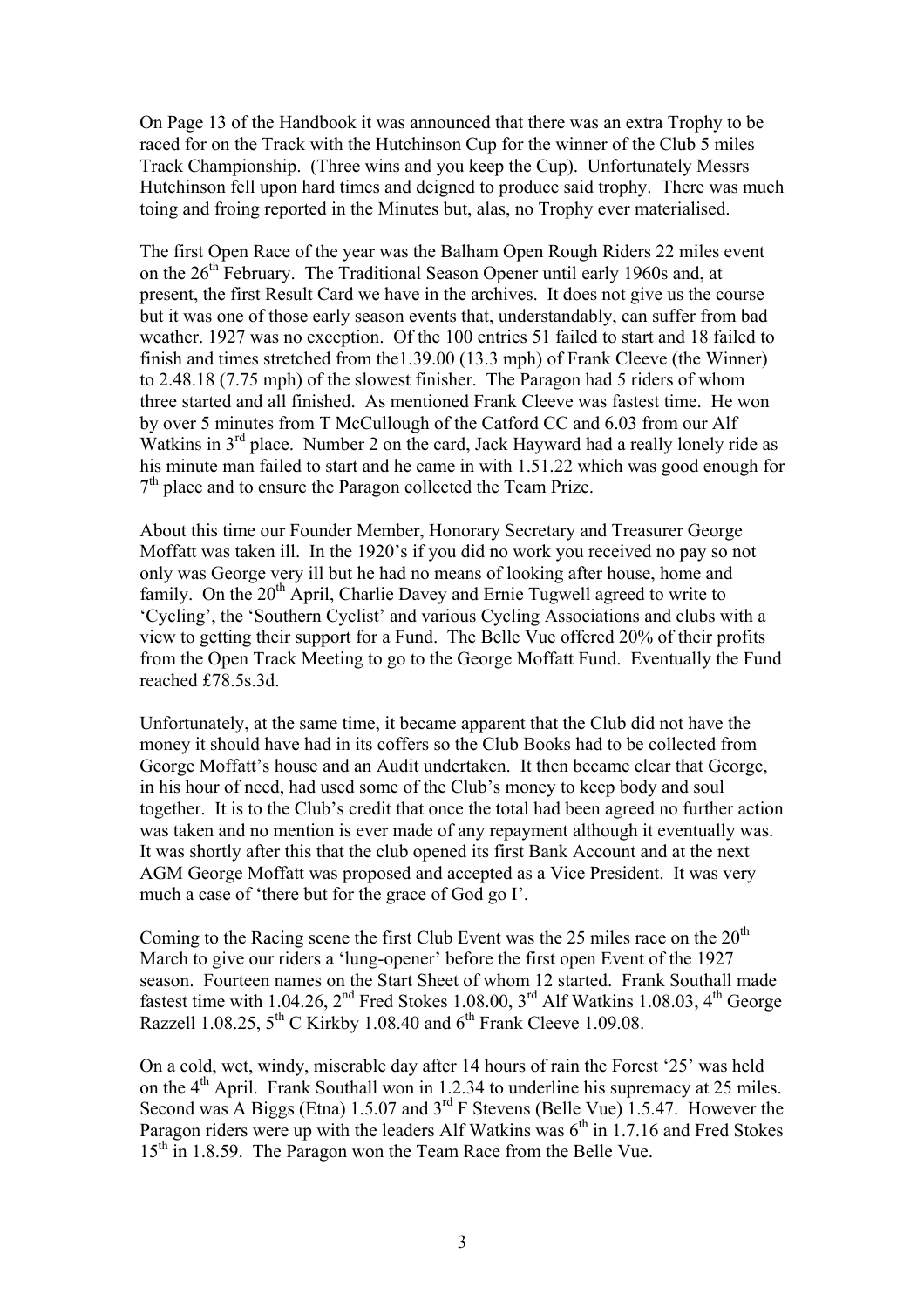Two points of interest gathered from the *Cycling* report. The first shows how standards were rising. It was reported that – "only 2 riders were slower than 'evens'" (i.e. 1.15.00 for 25 miles at 20 mph). The second was the photograph of the Start that shows a rider being pushed off from the middle of the road and the crowd stretching from kerb to kerb. Not a motor vehicle in sight!

On April  $10^{th}$  on another cold wet day with a troublesome north-westerly wind Frank Southall beat 187 rivals to win the WLCA '25' in 1.4.22. Frank Cleeve did 1.07.58 for  $7<sup>th</sup>$  place and Fred Stokes 1.8.03 for  $8<sup>th</sup>$  place that ensured that the Paragon won the Team Race.

Good Friday in 1927 was the  $15<sup>th</sup>$  April and the traditional day of the SCCU Meeting at Herne Hill. Frank Southall was riding the De Frece Cup race for the 5 miles Point to Point. In this event the first man over the Finishing Line each lap gets 3 points, the  $2<sup>nd</sup>$  2 points and the  $3<sup>rd</sup>$  1 point. The rider with the most points wins not necessarily the first over the line at the end of 5 miles. It is quite surprising to learn that while Frank had attacked records on the Track this was his first actual Race. The normal method of contesting such an event is a sprint for the line followed by an 'easy' while everyone gets their breath back ready for the next sprint. Frank was not a great sprinter so when everyone eased after the line he carried on. Such was his pace that only 4 other riders could hold his wheel. The time of the race, 11'10", was extremely fast for the day and it was enough to nullify the sprinters edge of speed.

At the same Meeting Harry Grant won the 3 miles motor-paced Handicap in 5'12.8".

On Easter Monday was the Etna '50' and Frank Southall collected his Hat-trick of not only fastest time in this event but the setting of new Competition Record figures. He was helped by a warm, calm sunny day but his time of 2.5.07 (just under 24 mph) put him into a class of his own. His World Championship Team-mates were flattened. Bill Temme came in with 2.11.39 for  $2<sup>nd</sup>$  place, Harbour was  $4<sup>th</sup>$  with 2.13.38 and between them was A Biggs with 2.12.13. A clear win by 7'06". Frank Cleeve recorded 2.18.17 for 19<sup>th</sup> place. The Paragon was second team to the Etna. The Etna beat the existing Competition Record with 6.46.26 that was 2'47 too good for us. We do not have the name of our third man but he came in with a 2.25.49 ride.

On April 24<sup>th</sup> in the SCCU '25' (Clubs  $L - Z$ ), Frank Southall was fastest with1.1.11 to win by 4'29 from W Jones (Redhill). Fred Stokes was  $3^{rd}$  in 1.6.43, Alf Watkins  $6<sup>th</sup>$  in 1.7.40, Reg Heath  $8<sup>th</sup>$  in 1.8.05, Frank Cleeve  $9<sup>th</sup>$  in 1.8.16 and George Razzell  $10^{th}$  in 1.8.28. Needless to say the Paragon won the Team Race.

May 1<sup>st</sup> was the first Club Scratch and Handicap 25 miles Time Trial with 32 names on the start sheet four of whom did not make it to the Timekeeper and one man failed to finish. Frank Cleeve recorded fastest time with a 1.06.45 ride comfortably beating F Stokes, 1.07.40 and Reg Heath 1.07.45 with the next rider, Jack Carter another 2' slower. The Handicap section was a little closer. George Ongley was first with 1.04.30 (7'30") beating J Stokes 1.05.05 (6'30") with Frank Cleeve 1.05.15 (1'30"), E Iles 1.05.40 (5'30"), G Nottley 1.05.44 (4'30"), Reg Heath 1.05.49 (2') and Jack Carter 1.05.50 (4') right on his heels.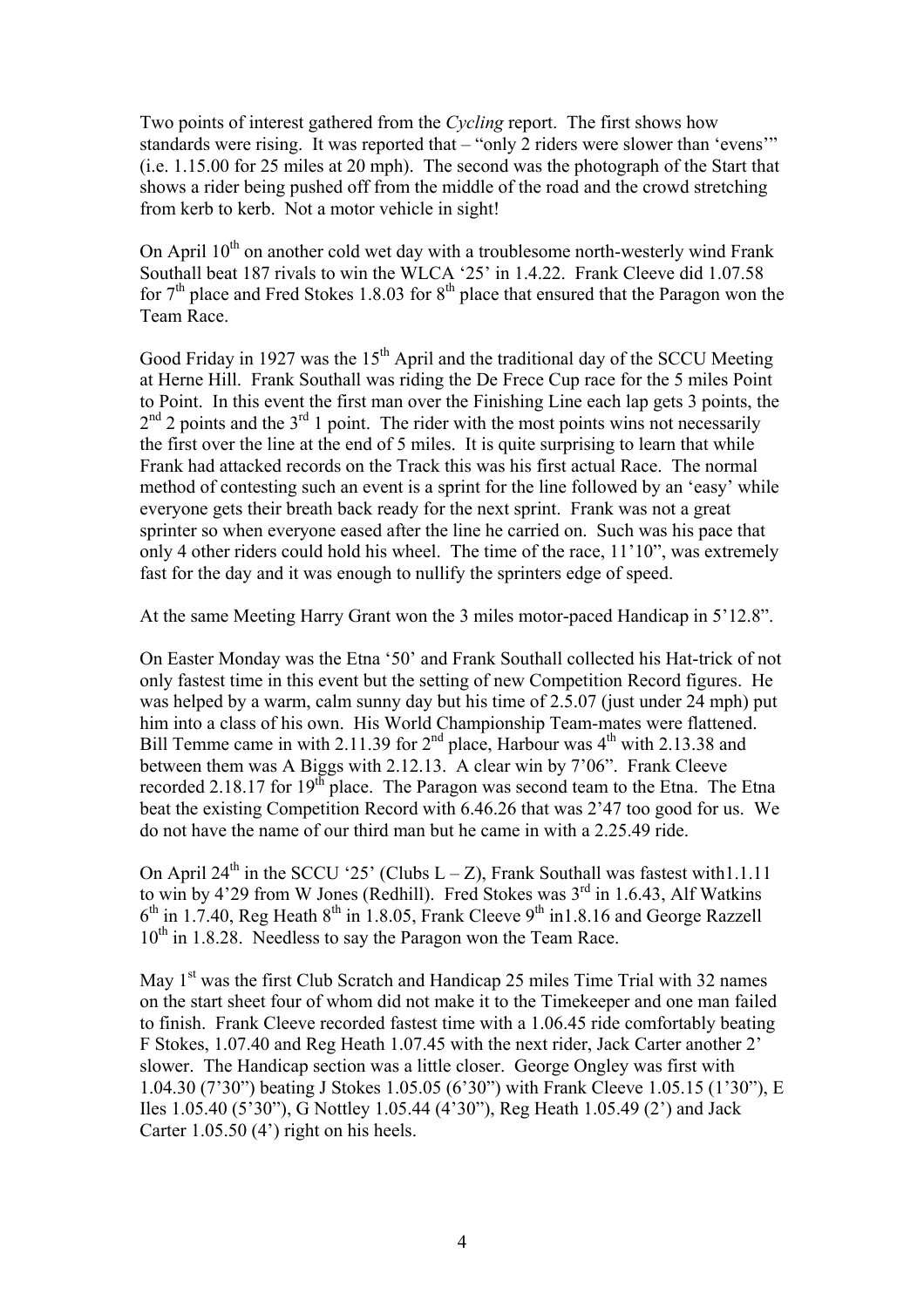The Southern Roads Tandem '50' was held on  $8<sup>th</sup>$  May and the 100 pairs were rewarded with cloudless sky. Frank Southall was paired with Alf Watkins and, on paper, there was no one to touch them. However in these circumstances Lady Luck usually has a few words. Today was no exception as the Puncture Bug struck. With a tail-wind start our pair reached the turn in 51' that was 1' faster than Pilcher (Poly) and Effner (Corrance) with another 5 pairs within the next 30". Frank and Alf were some 4 miles into the return leg when they punctured. The return into the wind, however, saw many tandems pairs wilting but the front-runners remained unchanged. Pilcher and Effner held onto their lead by 22" from Frank and Alf (1.57.06 to 1.57.28) with three other tandems very close behind. Harbour and Best (Bath Road) 1.58.01, Stevens and Corke (Belle Vue) 1.58.04 and Temme and Creasey (Glendene) 1.58.12.

A 25 miles Time Trial day was held on 15<sup>th</sup> May when 31 riders entered 29 started and 28 finished. Fastest time was Frank Cleeve in 1.08.04 from F Bale 1.08.27 with G Razzell  $3^{\text{rd}}$  in 1.09.19, Reg Heath  $4^{\text{th}}$  in 1.09.28, M Eggert  $5^{\text{th}}$  in1.10.46 and  $6^{\text{th}}$ Ferdie Fell 1.10.52 all of whom won Gold Centre Medals.

The SCCU '50' on 22<sup>nd</sup> May produced another reasonable day and ensured not only a win by Frank Southall but a course record and a SRRA record in 2.9.36. Frank Cleeve was  $6<sup>th</sup>$  in 2.20.37 and Fred Stokes  $8<sup>th</sup>$  in 2.21.25 to give the Paragon the Team race.

On the 29<sup>th</sup> May the Catford CC held their Open 50 miles Time Trial on the same course as the SCCU but on a much colder day. . Frank Southall duly won with a ride of 2.09.59. The ever improving Frank Cleeve was  $2<sup>nd</sup>$  in 2.15.20 with a personal best time and F Stokes  $4<sup>th</sup>$  in 2.18.33 also clocked his personal best time. Needless to say the Paragon won the Team Race with a time of 6.43.52. The fastest team time recorded for this event.

The Anfield '100' was run on  $5<sup>th</sup>$  June and it was run off in a continuous downpour. Every photograph shows people in capes. That of Frank finishing shows banks of caped figures stretching some hundreds of yards into the distance. It is reported that the overnight gale had abated but it was cold. At 28 miles Harbour (Bath Road) and Southall went through in 1.17 about 1' clear of W Bicknell (Bath Road) with L Cave (Vegetarian) at 1'30", A Biggs (Etna) at 2', Frank Cleeve, A West (Bath Road) and Crawford (Hull Thursday) at 3'.

By 50 miles (2.19.45) Frank had pulled out 1'37" on Harbour. Biggs had retired after managing to puncture 3 times for which he was extremely vexed as he was using identical tyres to Frank. Only Marshall (Vegetarian) was holding his own with Frank with a time of 2.28.30. Frank Cleeve's time was 2.23.51. At the 66 miles check Frank went through in 3.05 some 8' clear of Harbour who, in his defence, had suffered a crash and a puncture. Cleeve was only 1' slower and Marshall was another 2' back.

From this point on it was a question of survival. Frank increased his lead to 13' but then was slowly pulled back by the smooth pedalling Marshall to have just 9' left at the end. His time of 4.47.21 beat his own course record and was an exceptional ride in the conditions. Marshall came in with 4.56.18. Harbour had problems with horses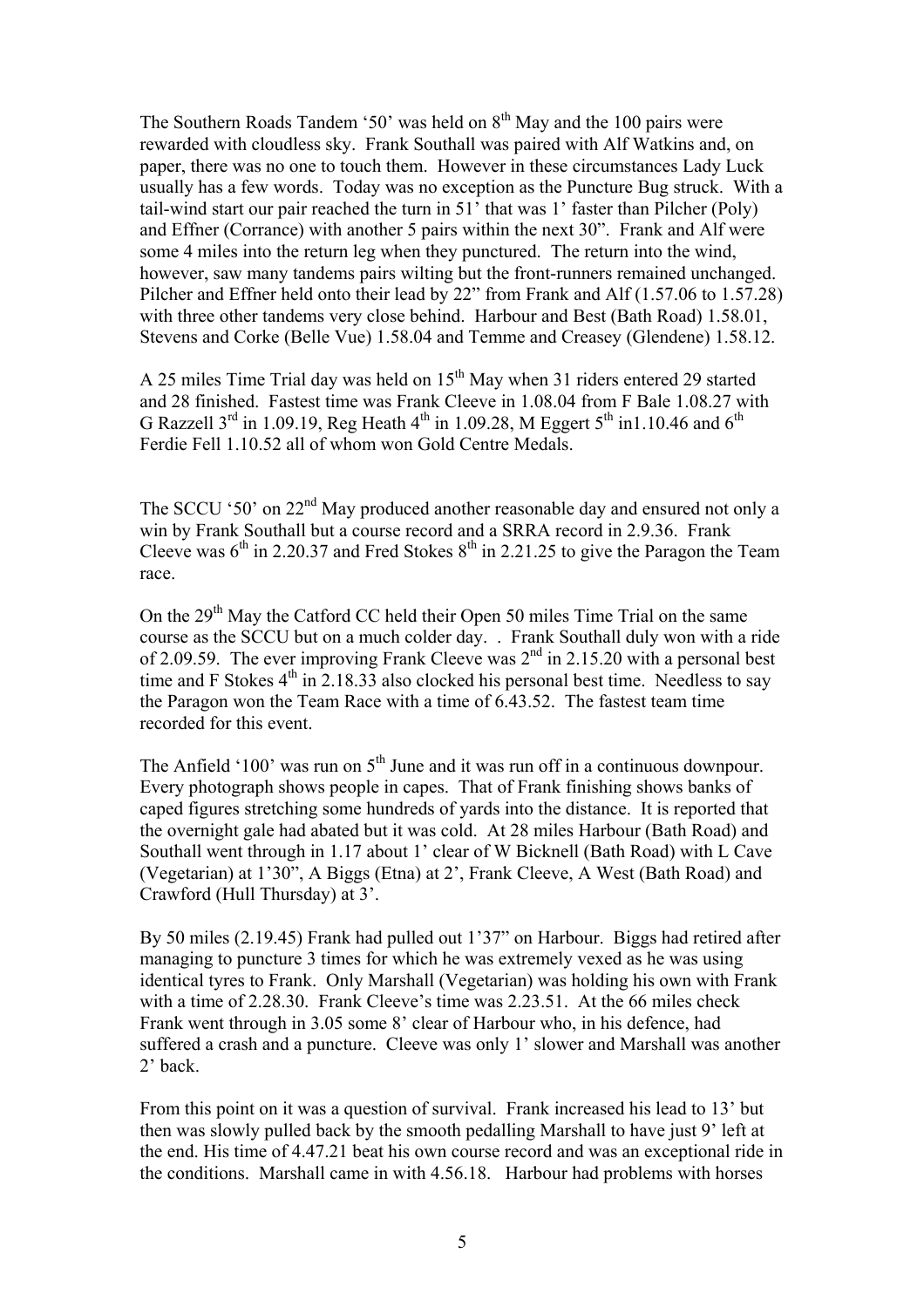on the road and lost more time but his team-mate West kept going and they managed to tie for  $3<sup>rd</sup>$  place in 5.3.58. Frank Cleeve also slipped back over the last few miles Allen (Speedwell) 5.5.21 and Holland (Midland) 5.9.38 just got passed him but it was still a very creditable  $7<sup>th</sup>$  place in 5.9.47. The Paragon were  $2<sup>nd</sup>$  Team with, we presume, Jack Carter recording 5.35.04.

On June  $12<sup>th</sup>$  the Kingsdale Open 50 miles Time Trail was held in sunny weather but with a strong northerly wind that made for very hard going. Few riders approached their best times. Frank Southall 'only' did 2.11.46 to win by 4'33 from J Torry (Mansfield Victoria), 2.16. 19. Frank Cleeve did 2.19.19 for  $11<sup>th</sup>$  place and Fred Stokes returned 2.21.31 for  $18<sup>th</sup>$  place. The Paragon won the Team Race in 6.52.36 from the Essex Roads 6.58.02.

The Evening Track Promotion with the Belle Vue was held. A profit, to the Paragon, of £23 was made. During the evening the Club 880 yards handicap was held resulting in a win for F Bale with Ferdie Fell  $2^{nd}$  and Alf Watkins  $3^{rd}$ . The 5 miles Championship resulted in a win for Pat Dyble from F Bale and F Stokes.

June  $19<sup>th</sup>$  was a Time Trial day and not a very good one. Jack Lee (1.14.15) and R Roach (1.17.12) were the only finishers at 25 miles and F (Johnny) Walker the only finisher at 50 miles with 2.34.27.

The next week-end was no better for the Club '100' miles Handicap. 17 riders were down for it 15 of whom started but only 6 recorded times. Frank Cleeve won by a distance. His  $5.03.40$  was  $28'24''$  faster than  $2<sup>nd</sup>$  place man E Iles (5.32.04). Bill Saggers was  $3^{\text{rd}}$  in 5.37.00. Frank Burton  $4^{\text{th}}$  in 5.44.24, Johnny Walker  $5^{\text{th}}$  in 5.55.20 and  $6<sup>th</sup>$  was W Domoney 5.58.23. Frank Cleeve took the Handicap section from Scratch although the others did close on him E Iles had 23' so had a nett time of 5.09.04, Bill Saggers 5.15.00 (22'), Johnny Walker 5.20.20 (35'), Frank Burton 5.26.24 (18') and W Domoney 5.31.23 (27'). Not a happy day awheel!

The Syd Gray '100' completed the hat-trick of bad week-ends. The weather must have turned really nasty as of the 135 entries only 11 failed to meet the Starter, (a fairly normal percentage for a 'local' event) but 58 riders failed to complete the course! In the event it turned out to be a Paragon Benefit race. Although Reg Heath, C Waters, Jack Carter and Jack Hayward failed to finish Frank Southall broke the record for the fastest ride on Southern Roads with 4.51.07 that also counted as a new Club Record. Frank Cleeve was  $2<sup>nd</sup>$  in 4.57.48 and F Stokes was  $3<sup>rd</sup>$  in 5.00.08. The Paragon won the Team Race (14.49.03) and, to put the icing on the cake, G Razzell  $(5.06.40)$  won the Handicap with F Stokes  $2<sup>nd</sup>$ . Bill Saggers was our other finisher in 5.40.00.

On July 10<sup>th</sup> Frank Southall rode the Invitation North Road Memorial '50'. Just 12 of the best 50 milers in the country are invited to race. It was the 'Blue Riband' of the Day. Virtually a National Championship in its own right. It was the sort of event that one would have thought that a lot of careful preparation was required. Frank was a different breed. On the Saturday afternoon he was at Fallowfield, Manchester, riding a 10 mile Track race. He then drove (or was driven) 170 miles to Bishops Stortford, where he arrived after midnight, giving himself 4 hours sleep before the 'BIG' race. Typically, he slaughtered the field. At the first check, into the wind, Frank went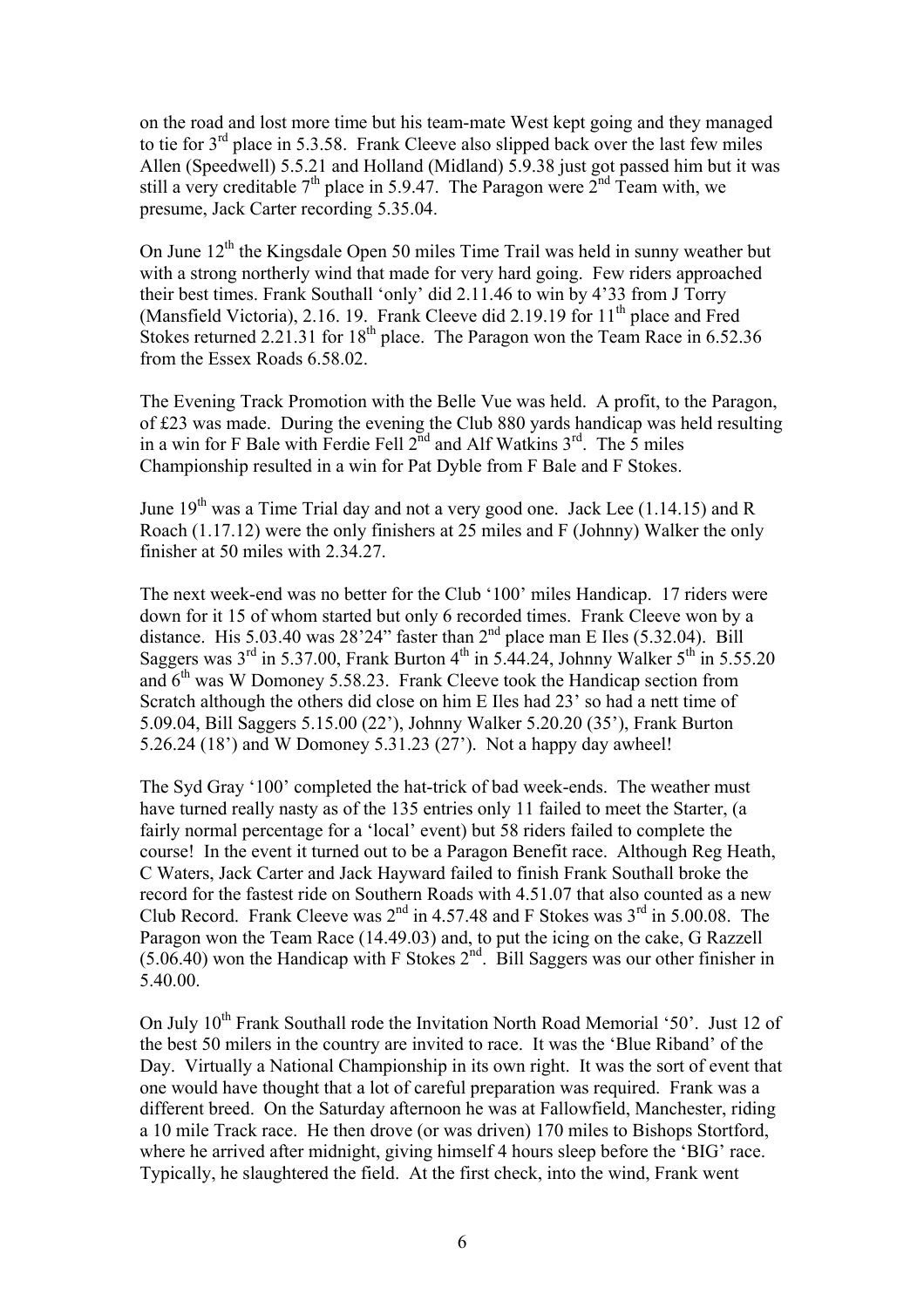through in 34'30", Stevens (Belle Vue) did 35'26", Salt (Clowne Whs) 35'36", Bill Temme 36'10". At 25 miles Frank had taken 1.9.08 and led Salt by 2'05" (1.11.13), Stevens 1.12.04 and Artuad 1.13.05.

The wind assisted return enabled Frank to record the fastest second 25 miles ever timed. He came back from the turn in 57'32", about 26 mph, an unheard-of time in 1927. Last year's winner Bill Temme started 9' before Frank and had only18" in hand at the Finish such was Frank's speed. He recorded 2.6.40 to win by 6'28 from Salt  $(2.13.08)$  and  $7'54''$  from  $3<sup>rd</sup>$  placed man Artaud (North Road).

We have all had days when it was not worth getting up. It was Bill Holland's (Midland C & AC) turn. At the Finish he was slowest of the 12 riders in 2.27.31. A good time for a local club rider in his local event one would suppose. Of the 12 riders he was the only one to experience any problems – and such problems. Before the 12½ miles point he had punctured and he estimated he lost 2'. At 33 miles he punctured again and then had to wait at least 3' for the next competitor to come along to beg for a spare tubular. The spare tubular, sporting given, had a wide valve that would not fit through Holland's rim so he tried, unsuccessfully, to grind the hole wider. He then borrowed a steel wheeled, low gear 'tourer' complete with bag and baggage and rode 8 miles (plus another stop to adjust the saddle height) before borrowing a more suitable mount, again undergeared, to reach the Finish. The sort of day you never forget.

Frank Cleeve recorded 2.22.53 in the Brighton Mitre '50' for 3<sup>rd</sup> place.

July  $17<sup>th</sup>$  was another Time Trial day and another new Club Record when G Razzell and Ferdie Fell came back in 2.03.29 for the best Tandem Time. Frank Cleeve also collected a Gold Medal for his 2.18.54.

On the 24<sup>th</sup> July Frank Southall attacked the London to Brighton and Back RRA Record. The Record stood at 5.06.46 by C. Marshall (Vegetarian C & AC).

Frank rode an 84 inch freewheel on this rather hilly out and back course. He started at 3.01am to avoid traffic problems in London (sic) and he had a dead calm to start with, with a light breeze getting up from the south after about 3 hours that caused no problems and assisted over the last few miles.

At Hyde Park Corner, 14¾ miles, he was 2'30" up on schedule and by the time he had retraced to the start, 29½ miles, he had been riding 1.16.42 some 12' inside evens and the old record. This part included two traverses of Brixton Hill that was badly cobbled in those days and uncounted crossings of tramlines. The 50 miles point was reached in 2hrs 12 mins; the turn at Brighton (76 miles) in 2.59. At Bolney (79½ miles) he was 11' up on schedule and 22'30" inside 'evens'. The last 25 miles of the Brighton and Back are the hardest. There are the climbs of Bolney, Warninglid and Handcross before the drop into Crawley. Then after the flat around Lowfield Heath and Horley there are the slopes of Salford and the Redhill 'Bumps' before the final drag out of Merstham, actually passing the Joliffe Arms without stopping! Then came the final 3 miles downhill to Coulsdon and the Finish.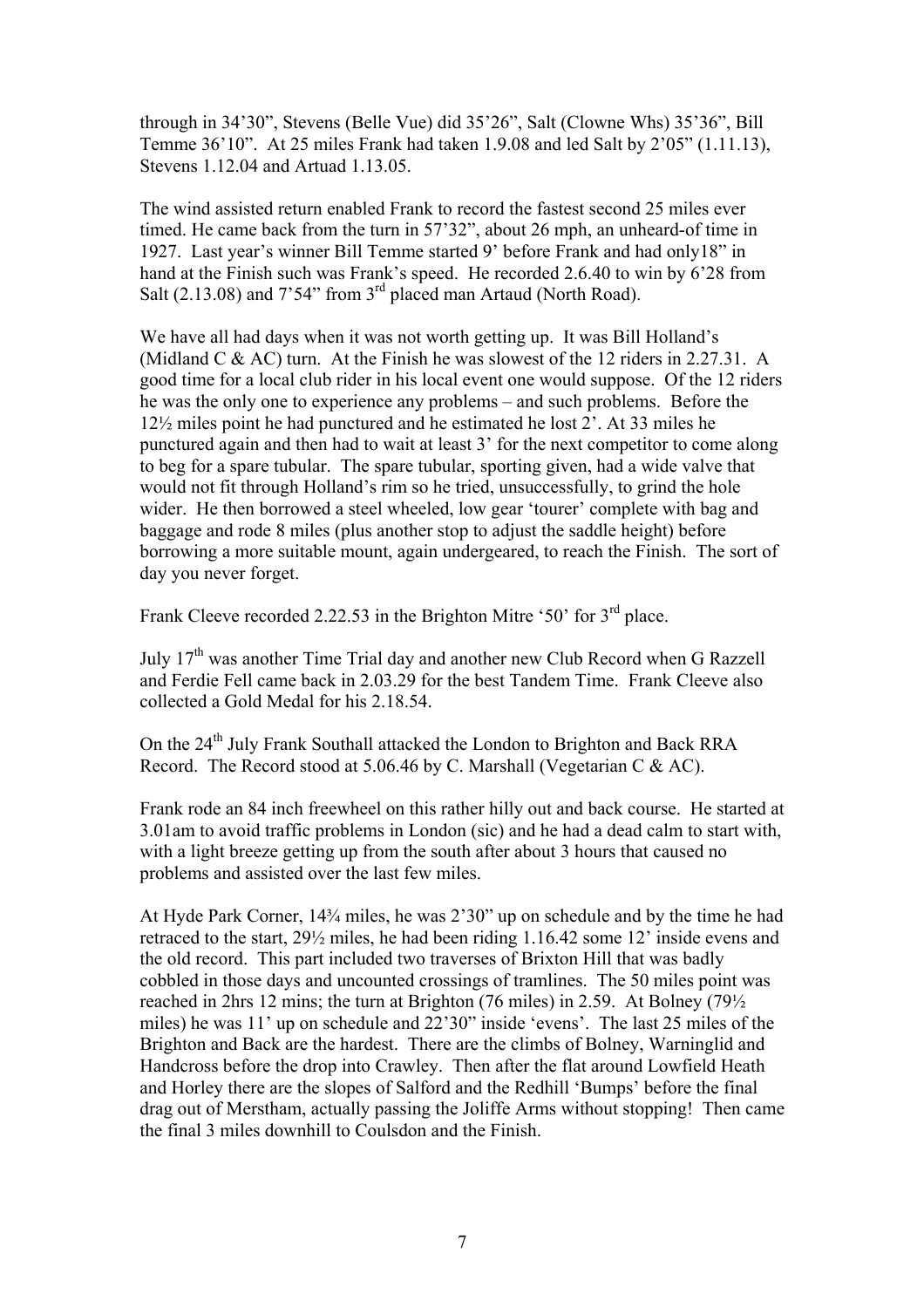Frank appeared to be suffering on Merstham but was still clocked at 30 mph down through Hooley to finish just before 8 a.m. in a time of 4.53.20. 13'26 faster than ever before! (His time at the 100 miles mark was 4.39.50!)

Bath Road day this year was August  $1<sup>st</sup>$  and all eyes were on Frank Southall. Would he win for a third time as so keep the Bath Road 100 miles Cup? West, Harbour and Bicknell (Bath Road) were all on good form and so was Marshall (Vegetarian) and Donovan (Kentish Whs). Frank had just broken the Brighton and Back Record but had he done too much?

For once Frank did not appear to start fast. At 19 miles Biggs (Etna) and West went through in 50'. Southall with Rossiter, Harbour, Stott (Century), Keen (Unity) and Fred Stokes all just over 1' down. Marshall was at 5' after a puncture.

It started to rain persistently about the time the first rider reached the 34 miles mark. This meant, in 1927, that the tarmac was hard and fast although treacherous on the bends. If one stayed upright one could achieve a fast time. Southall was still riding well within himself as he passed the 50 miles point in 'only' 2.14.45. West was only 11" behind at this point and it was a surprise when A Newland (Bath Road) was clocked as  $3<sup>rd</sup>$  fastest at 2.18.47. Marshall, Harbour and Thompson (Vegetarian) were on the 2.19 mark with Bicknell, Donovan Frank Cleeve and Fred Stokes in the next minute.

Shortly after this Frank crashed cutting his arm and leg and bending a crank. While he remounted he was not a happy man and mentioned retiring but his helpers 'persuaded' him to continue.

At the Savenake turn,  $76\frac{3}{4}$  miles, Southall had covered the distance in 3.30.00 exactly and, in spite of his discomfort, had pulled out to be 3'13" faster than West. Marshall was back at 7'03" including a spell in the hedge when he collided with a spectator, but he pulled out the same strong finish as last year closing the gap to just over 4' at the Finish.

Frank finished with a ride of 4.37.22 with West  $2<sup>nd</sup>$  in 4.41.02, Marshall  $3<sup>rd</sup>$ , 4.41.51, Harbour  $4<sup>th</sup>$  in 4.50.05 Bicknell  $5<sup>th</sup>$  in 4.50.56 and Donovan  $6<sup>th</sup>$  in 4.52.27. Frank Cleeve was  $12^{th}$  in 4.58.04 including two punctures and  $13^{th}$  was Fred Stokes in 4.58.06 that also included a stop with a puncture. Through these misfortunes the Club was only Second Team but they would have needed much more to beat the Bath Road who had 5 riders in the first 10 places.

The NCU London Centre Track Meeting at Herne Hill had a 25 miles Tandem Paced race between, primarily, FH Wyld and Frank Southall. Harry Grant and Bill Temme were also riding but in the event they just made up the numbers.

Records for various distances were broken on route. Wyld broke the 4 and 6 miles record then Southall broke the 7 mile figures. Wyld took the 8 and 9 miles before Southall broke the remainder up to 25 miles. Such was the pace that even Frank was calling for his pacers to ease after 16 miles. At on time he was 37" inside his June figures but fell away his 25 miles time was 48'14" just 11.4" inside the Record.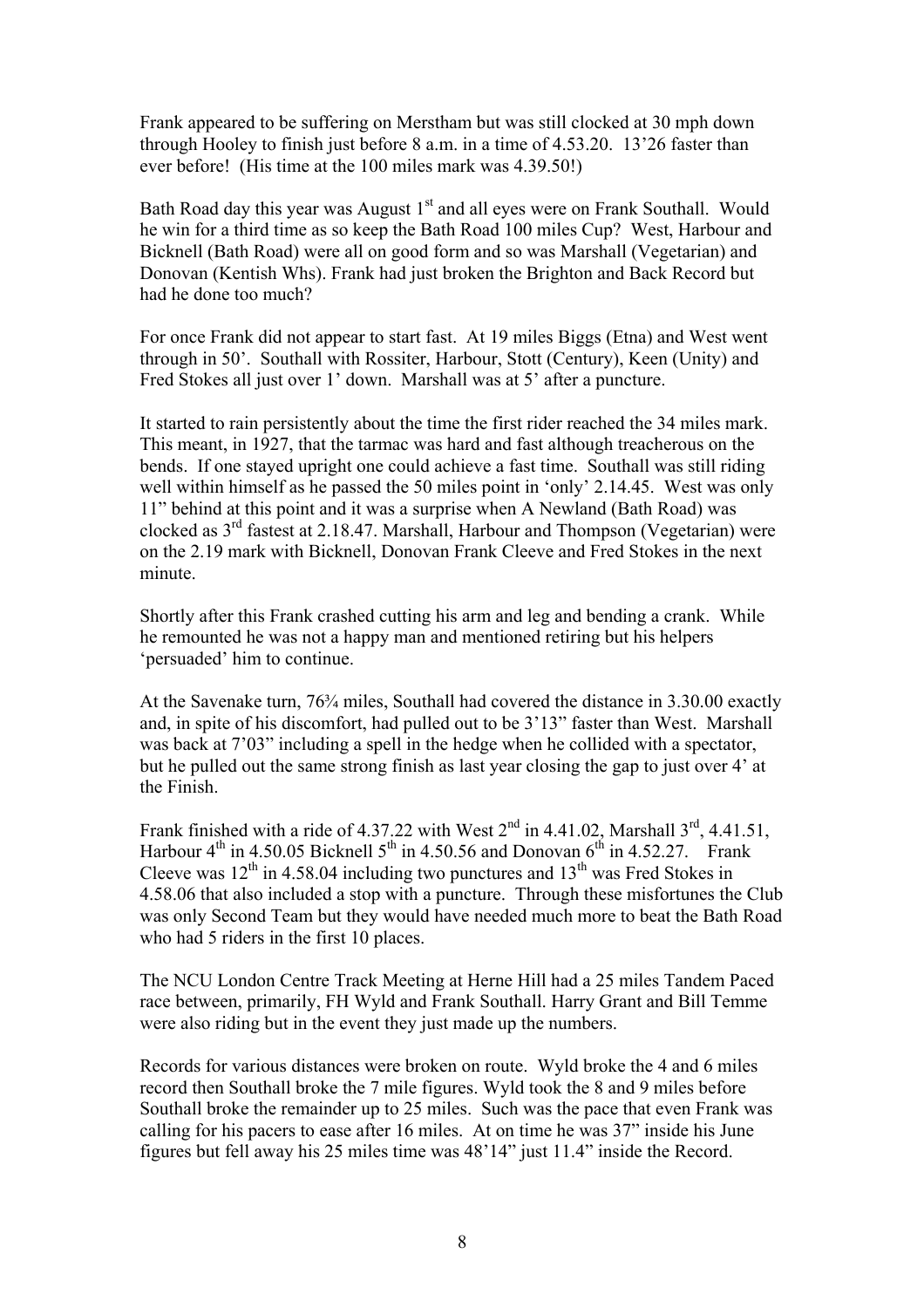At the same Meeting the Paragon beat the Belle Vue for the NCU Team Pursuit Championship in 4'12.1" to the Belle Vue's 4'15.8". This was the inaugural 'National Team Pursuit Championship' and the first Club had won on the track.

Ah interesting photograph in Frank Southall's scrapbook shows him starting in an attempt at the 1 mile record. He is starting from the top of the banking with two pusher-offs both of whom are about to fall at full length on the Track. For a record attempt today one would have to start at the foot of the banking with either no push at all or being held by a timing device. Times Change!

August  $7<sup>th</sup>$  was a Time Trial day and while George Ongley and G Willsmore could not quite match Razzell and Fell their 2.05.15 was good enough for a Gold Medal. Jack Lee managed a 2.27.45 for a Gold Centre '50' Medal all other failed to start or finish. (There were 5 riders down for a 100 time, 4 for a '50' and 1 for a '25').

On August 8<sup>th</sup> Frank Cleeve attacked and broke the existing SRRA Worthing and Back record with a time of 5.41 (114  $\frac{1}{2}$  miles).

The next Time Trial day was August  $14<sup>th</sup>$ . 5 '100' milers, 6 '50' milers and 2 '25' milers faced the Timekeeper. Pride of place must be with George Ongley and G Willsmore taking a Gold Medal for a 4.37.38 Tandem '100'. F Stokes also collected a Gold for a 2.21.05 '50'.

At the Tooting BC Evening Meeting Frank attacked both the 1 mile unpaced standing start and flying start records (plus intermediate distances). He failed to beat any of the standing start times by 3" but did not have the best of wind conditions. However he did break the ¾ mile flying start record with 1'28.4" and the 1 mile flying start record with 1'59.8". These records had been on the books for 25 years!

According to the Club Minute Book there should have been another Time Trial day on the  $21^{\overline{st}}$  August as at the Committee Meeting of the  $24^{th}$  August Charlie Davey proposed, and Alf Watkins seconded, a proposal "That those riders who lost their chance of a Time Trial on the 21<sup>st</sup> August should be allowed to book for a Time Trial on the date of the Mayne Cup". Then Charlie Davey proposed and Ernie Tugwell seconded a further motion "That a further Time Trial be held on the 16<sup>th</sup> October". What the Minutes do not say is WHY their was no event on the 21<sup>st</sup> August!

We have an interesting Result Card for the SCCU 12 hour event (4<sup>th</sup> September). Apart from recording that Frank Cleeve came 2nd with 219 7/8 miles it shows that 11 Tandems competed within the race itself. (In 2004 they would be started separately). The SCCU '12' was also a Club Handicap and the Paragon had 7 riders plus Ongley and Willsmore on their Tandem. Jack Holdsworth and W Perkins of the Kentish Wheelers won the Tandem section with 242 ½ miles (a tremendous ride in 1927) but Ongley and Willsmore covered 227  $\frac{1}{2}$  miles to claim  $2^{nd}$  place.

Frank Cleeve won the Paragon Handicap from Scratch, Reg Heath had 211 miles as did G Razzell with Bill Saggers on 206. No one else finished.

On 11<sup>th</sup> September Frank Cleeve was 2<sup>nd</sup> in the Imperial Wheelers '50' with 2.20.51.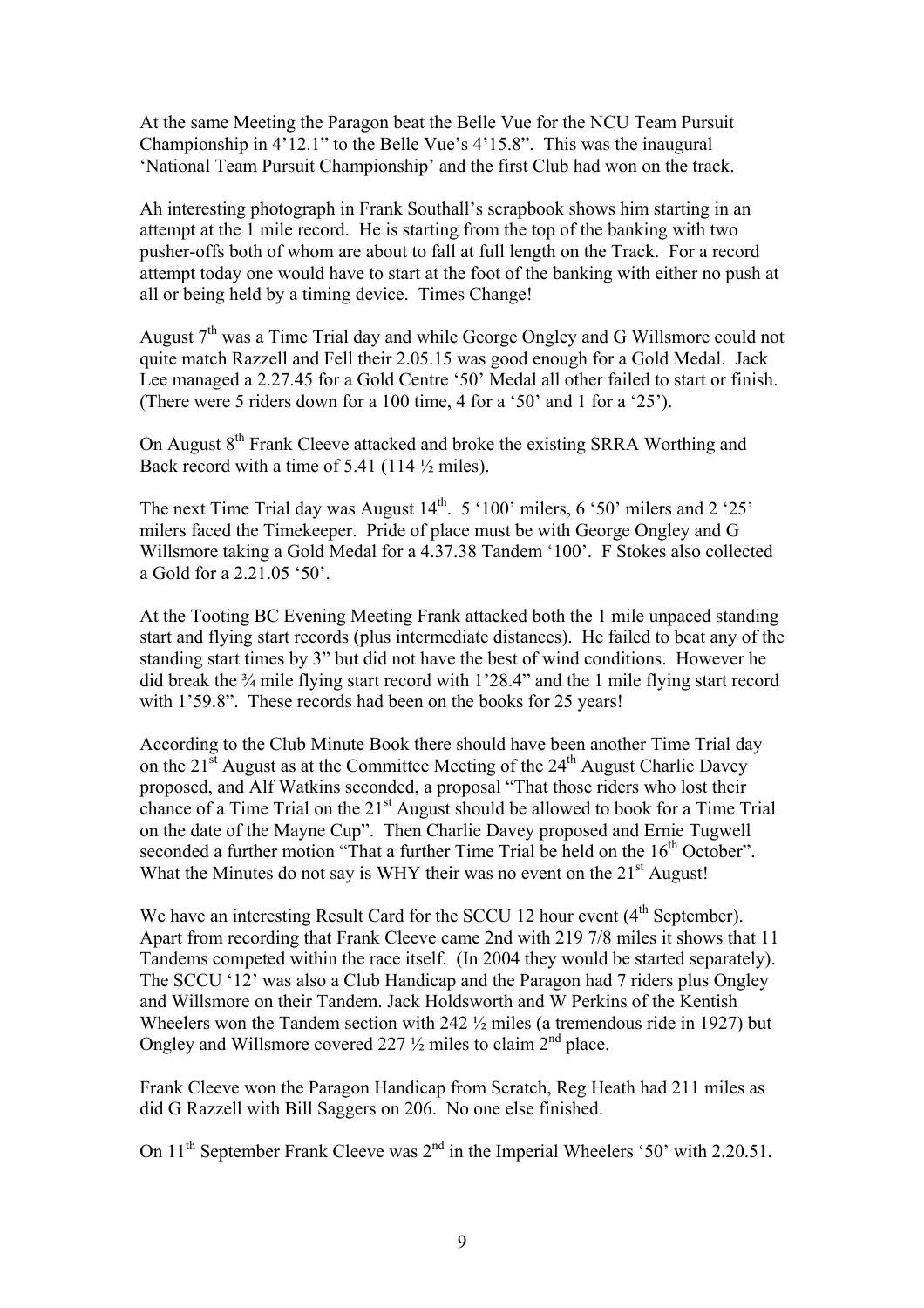September  $18<sup>th</sup>$  was a Time Trial day but not a very good one with six non-finishers from 10 contestants. Best ride was George and Bill Saggers on Tandem recording 2.10.55 for a Silver medal.

On 25<sup>th</sup> September Frank Cleeve attacked the SRRA Dover and back Record (140) miles) and broke it with a time of 7.56.00. We have a copy of his schedule in the archives. Frank started at  $4.15a$ .m from the  $36<sup>th</sup>$  milestone and came into London. He was scheduled to turn at London Bridge at 6.02a.m, passing his start point at 7.54, to turn at Dover Pier at  $9.50a$ .m. and getting back to the  $36<sup>th</sup>$  milestone at 11.52. (7.37.00). The existing record was held by W.R. Hammond in 8.01.35 and dated from 1913.

On the same day Frank Southall won the Comet '25' with a superb ride of 1.1.49 to beat the course record and previous holder of that record, Stevens (Belle Vue) by 2'36". Fred Stokes was  $7<sup>th</sup>$  in 1.6.02, a personal best that also gave him  $3<sup>rd</sup>$  handicap. Frank Bale completed the winning Team.

The Mayne Cup was held on the 2<sup>nd</sup> October with a field of 23 riders. Fastest time, by over 4' was Frank Southall in 1.03.41, 2<sup>nd</sup> fastest was F Stokes in 1.07.59 who, in turn, was nearly 2' faster than 3<sup>rd</sup> place man George Ongley. Man of the Day was however the same George Ongley who managed to get an allowance of 9'30" from the handicapper to give him a nett time of 1.00.18. Second on Handicap was Johnny Walker 1.01.30 (12'30"),  $3^{rd}$  Frank Southall 1.3.41 (Scr.)  $4^{th}$  Fred Stokes 1.3.59 (4'),  $5^{th}$  Jim Baldock 1.04.00 (9'30"), 6<sup>th</sup> G Nottley 1.04.02 (9'), 7<sup>th</sup> = M Eggert and E Iles 1.04.22 (9'45") and (9'), 9<sup>th</sup> Charlie Waters 1.4.45 (14'30") and 10<sup>th</sup> Stan Roach 1.04.51 (11.30). That is not a bad job of Handicapping.

Although the Mayne Cup was usually the last event of the season some extra Time Trials were arranged for the  $16<sup>th</sup>$  October mainly, one assumes, because Frank Southall and Frank Cleeve wanted to attack the Club '50' Tandem Record. Their subsequent 1.57.45 put them into a class of their own with a time that would not be out of place in a tandem event of 2004!

Frank Cleeve won the new Club Championship with 19.4 mph from G Razzell (18.5 mph) and Bill Saggers (17.4 mph). It worked like this:- Add the normal mileages of 25, 50 and 100 to the distance covered in 12 hours (i.e. 175 plus (in Frank's case) 220  $=$  395. Add the times of the riders 25, 50 and 100 mile time trials (Franks made 8.23.00) plus 12 hours = 20.23. Divide total distance by total time to get a figure of miles per hour.

Later in the year Frank Cleeve wrote to the Committee requesting that they award this Trophy to Frank Southall as he was undoubtedly THE Club Champion. The Committee refused but made the distinction that still applies that Frank Cleeve was the Club Events Champion and Frank Southall the Club Open Events Champion.

Open Team Wins during the year amounted to nine. Forest '25', WLCA '25', SCCU '25', SCCU '50', Catford '50', Kingsdale '50', SCCU '100', Comet '25' and Brighton Excelsior '25'. We have no date for the Brighton Excelsior event but the Team was Alf Watkins, W Watkins and Ernie Iles.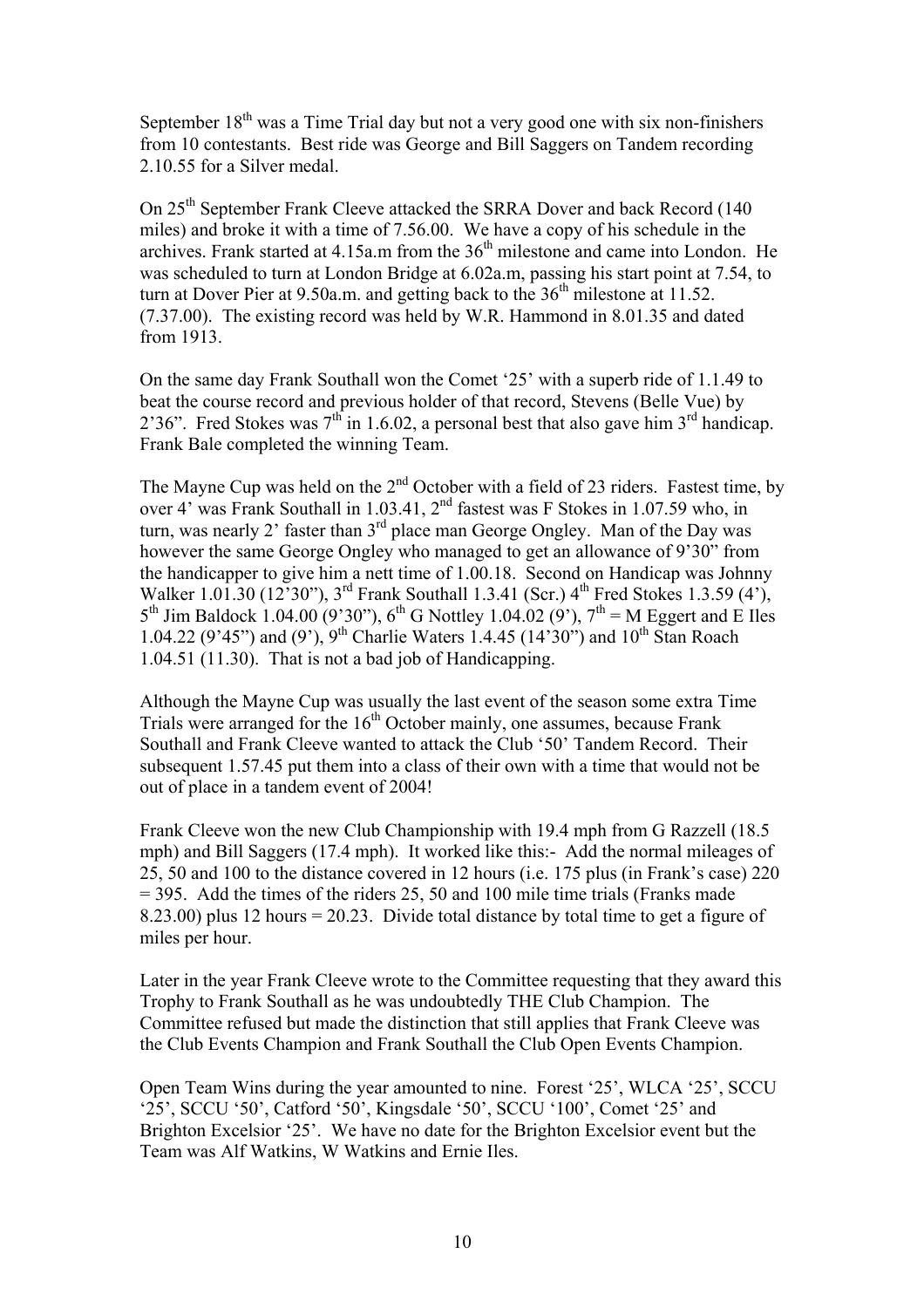Monthly Dances during the winter months at the Pembroke Hall or the Winter Gardens were to be held. These were a continual source of revenue for the Club. Although individual Dances might lose the odd pound or so through bad weather overall the Club was in profit. The 1926/7 Dances resulted in a gain of £25. 3s 5d. for the Club.

At the January  $7<sup>th</sup>$  Dance a Stopwatch Competition would be held for a ladies or gents Five Guinea watch. A Stopwatch was wound up and placed in a sealed container. You had to guess the time the Watch stopped and the nearest to that time was the winner. The Committee would open the container on the  $23<sup>rd</sup>$  January and announce the Winner in the local Press.

There was obviously a thriving winter football 'season' as the Committee were asked to give official sanction for games to be played in the name of the Club. They also paid for a 'Club' ball. At the AGM a motion was put forward "That in view of the poor support of Club Runs, Football should, next season, be only played on Saturdays". The Motion was lost 21 –28!

A club 5 mile Walking Handicap was to be held from 'The Fox' on Coulsdon Common

Cross-country running was also popular. The Committee were asked to officially contact the Belle Vue CC with a request that the Paragon could field a team in their inter-club 5 miles run against the Balham on December  $11<sup>th</sup>$ . This event, although by then open to all cyclists, was still being held in the 1980s.

The Committee Meeting on the  $27<sup>th</sup>$  November found itself in a dilemma that has faced so many later Committees. The number of medals that had been won, and would be won in the future, was so great that they became quite a drain on the Club's Finances. It is a fact of Paragon History that the more successful the Club became the more parlous its finances were. In 1927 they had to award 5 Special Gold Medals, 17 Golds, 11 Gold Centres, 22 Silvers and 21 Bronze. A one dwt. (pennyweight) reduction in weight would save the club between £5 and £7 and so it was ordered.

|                | <b>Scratch Result</b> | 25 h/c  |    | <b>Handicap Result</b> |      |         |
|----------------|-----------------------|---------|----|------------------------|------|---------|
|                |                       | 1.5.27  |    |                        |      |         |
| 32             | <b>Entries</b>        |         |    |                        |      |         |
| 28             | <b>Starters</b>       |         |    |                        |      |         |
| 27             | <b>Finishers</b>      |         |    |                        |      |         |
|                |                       |         |    |                        |      |         |
| 1              | Cleeve F              | 1.06.45 | 1  | Ongley G               | 7.30 | 1.04.30 |
| $\overline{2}$ | <b>Stokes F</b>       | 1.07.40 | 2  | Stokes J               | 6.30 | 1.05.05 |
| 3              | Heath R               | 1.07.49 | 3  | Cleeve F               | 1.30 | 1.05.15 |
| 4              | Carter J              | 1.09.50 | 4  | lles E                 | 5.30 | 1.05.40 |
| 5              | Nottley G             | 1.10.14 | 5  | Nottley G              | 4.30 | 1.05.44 |
| 6              | Chapple R             | 1.11.00 | 6  | Heath R                | 2.00 | 1.05.49 |
| 7              | lles E                | 1.11.10 | 7  | Carter J               | 4.00 | 1.05.50 |
| 8              | Stokes J              | 1.11.35 | 8  | Bowtle C               | 6.00 | 1.05.50 |
| 9              | Baldock J             | 1.11.50 | 9  | <b>Burton F</b>        | 6.00 | 1.06.16 |
| 10             | Bowtle C              | 1.11.50 | 10 | <b>Baldock J</b>       | 5.30 | 1.06.20 |

## **Club Time Trial Results**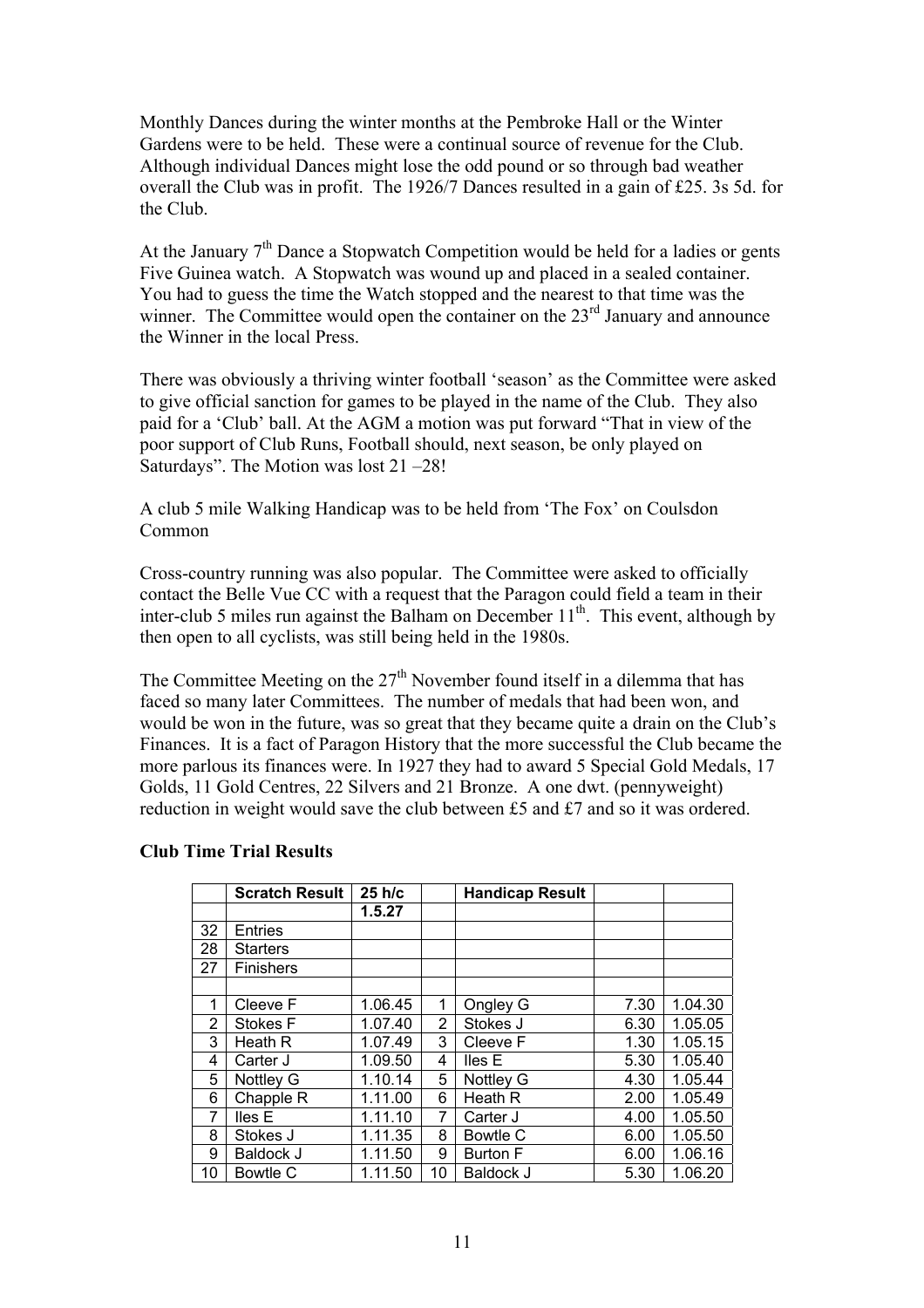| 11             | Saggers W              | 1.11.58             | 11                      | Saggers W              | 5.30    | 1.06.28 |
|----------------|------------------------|---------------------|-------------------------|------------------------|---------|---------|
| 12             | Ongley G               | 1.12.00             | 12                      | Chapple R              | 4.30    | 1.06.30 |
| 13             | Burton F               | 1.12.16             | 13                      | Dorward W              | 10.00   | 1.06.38 |
| 14             | Alexander F            | 1.13.40             | 14                      | Willsmore G            | 8.30    | 1.06.45 |
| 15             | Colget G               | 1.14.16             | 15                      | Stokes F               | Scratch | 1.07.40 |
| 16             | Domoney W              | 1.15.15             | 16                      | Waissin P              | 7.30    | 1.07.45 |
| 17             | Waissin P              | 1.15.15             | 17                      | Waters C               | 8.30    | 1.07.46 |
| 18             | Willsmore G            | 1.15.15             | 18                      | Alexander F            | 5.00    | 1.08.40 |
| 19             | Waters C               | 1.16.16             | 19                      | Domoney W              | 6.30    | 1.08.45 |
| 20             | Dorward W              | 1.16.38             | 20                      | Newcombe E             | 8.00    | 1.09.00 |
| 21             | Newcombe E             | 1.17.00             | 21                      | Colget G               | 5.00    | 1.09.16 |
| 22             | Saggers G              | 1.17.45             | 22                      | Saggers G              | 8.00    | 1.09.45 |
| 23             | Waissin S              | 1.17.47             | 23                      | Wunderlick             | 7.30    | 1.10.38 |
| 24             | Wunderlick             | 1.18.08             | 24                      | Waissin S              | 6.30    | 1.11.17 |
| 25             | Purchase R             | 1.18.12             | 25                      | Finn A                 | 6.30    | 1.12.45 |
| 26             | Finn A                 | 1.19.15             | 26                      | Whiting F              | 6.00    | 1.15.15 |
| 27             | Whiting F              | 1.21.15             | 27                      | Purchase R             | 2.30    | 1.15.42 |
|                |                        |                     |                         |                        |         |         |
|                | <b>Scratch Result</b>  | $\overline{50}$ h/c |                         | <b>Handicap Result</b> |         |         |
|                |                        | 12.6.27             |                         |                        |         |         |
| 26             | <b>Entries</b>         |                     |                         |                        |         |         |
| 22             | <b>Starters</b>        |                     |                         |                        |         |         |
| 16             | Finishers              |                     |                         |                        |         |         |
|                |                        |                     |                         |                        |         |         |
| $\mathbf{1}$   | Heath R                | 2.19.08             | 1                       | Saggers G              | 16.30   | 2.15.51 |
| $\overline{2}$ | Razzell G              | 2.26.42             | $\mathbf{2}$            | Ongley G               | 13.00   | 2.16.08 |
| 3              | <b>Watkins A</b>       | 2.26.56             | 3                       | Walker F               | 15.00   | 2.18.17 |
| $\overline{4}$ | <b>Burton F</b>        | 2.28.34             | 4                       | <b>Burton F</b>        | 10.00   | 2.18.34 |
| 5              | Ongley G               | 2.29.08             | 5                       | Heath R                | Scratch | 2.19.08 |
| $\overline{6}$ | Iles EW                | 2.29.31             | 6                       | lles EW                | 10.00   | 2.19.31 |
| $\overline{7}$ | Colget G               | 2.30.09             |                         | Domoney A              | 14.00   | 2.19.31 |
| 8              | Saggers G              | 2.32.21             | 8                       | <b>Watkins A</b>       | 5.00    | 2.21.56 |
| $\overline{9}$ | Stokes J               | 2.32.39             | 9                       | Baldock J              | 15.30   | 2.22.15 |
| 10             | Walker F               | 2.33.17             | 10                      | Stokes J               | 10.00   | 2.22.39 |
| 11             | Domoney A              | 2.33.31             | 11                      | Razzell G              | 3.00    | 2.23.42 |
| 12             | Baldock J              | 2.37.45             | 12                      | Colget G               | 6.00    | 2.24.09 |
| 13             | Eggert M               | 2.37.46             | 13                      | Eggert M               | 11.00   | 2.26.46 |
| 14             | Alexander <sub>F</sub> | 2.38.19             | 14                      | Alexander <sub>F</sub> | 10.00   | 2.28.19 |
| 15             | Lee F                  | 2.40.09             | 15                      | Lee F                  | 8.00    | 2.32.09 |
| 16             | Roach S                | 2.48.32             | 16                      | Roach S                | 11.00   | 2.37.32 |
|                |                        |                     |                         |                        |         |         |
|                | <b>Scratch Result</b>  | 100 h/c<br>26.6.27  |                         | <b>Handicap Result</b> |         |         |
| 17             | <b>Entries</b>         |                     |                         | <b>Dunlop Cup</b>      |         |         |
| 15             | <b>Starters</b>        |                     |                         |                        |         |         |
| 6              | Finishers              |                     |                         |                        |         |         |
|                |                        |                     |                         |                        |         |         |
| 1              | Cleeve F               | 5.03.40             | 1                       | Cleeve $\overline{F}$  | Scratch | 5.03.40 |
| $\overline{2}$ | lles EW                | 5.32.04             | $\overline{\mathbf{c}}$ | lles EW                | 23.00   | 5.09.24 |
| 3              | Saggers W              | 5.37.00             | 3                       | Saggers W              | 22.00   | 5.15.00 |
| 4              | <b>Burton F</b>        | 5.44.24             | 4                       | Walker F               | 35.00   | 5.20.20 |
| 5              | Walker F               | 5.55.20             | 5                       | <b>Burton F</b>        | 18.00   | 5.26.24 |
| 6              | Domoney W              | 5.58.23             | 6                       | Domoney W              | 27.00   | 5.31.23 |
|                |                        |                     |                         |                        |         |         |